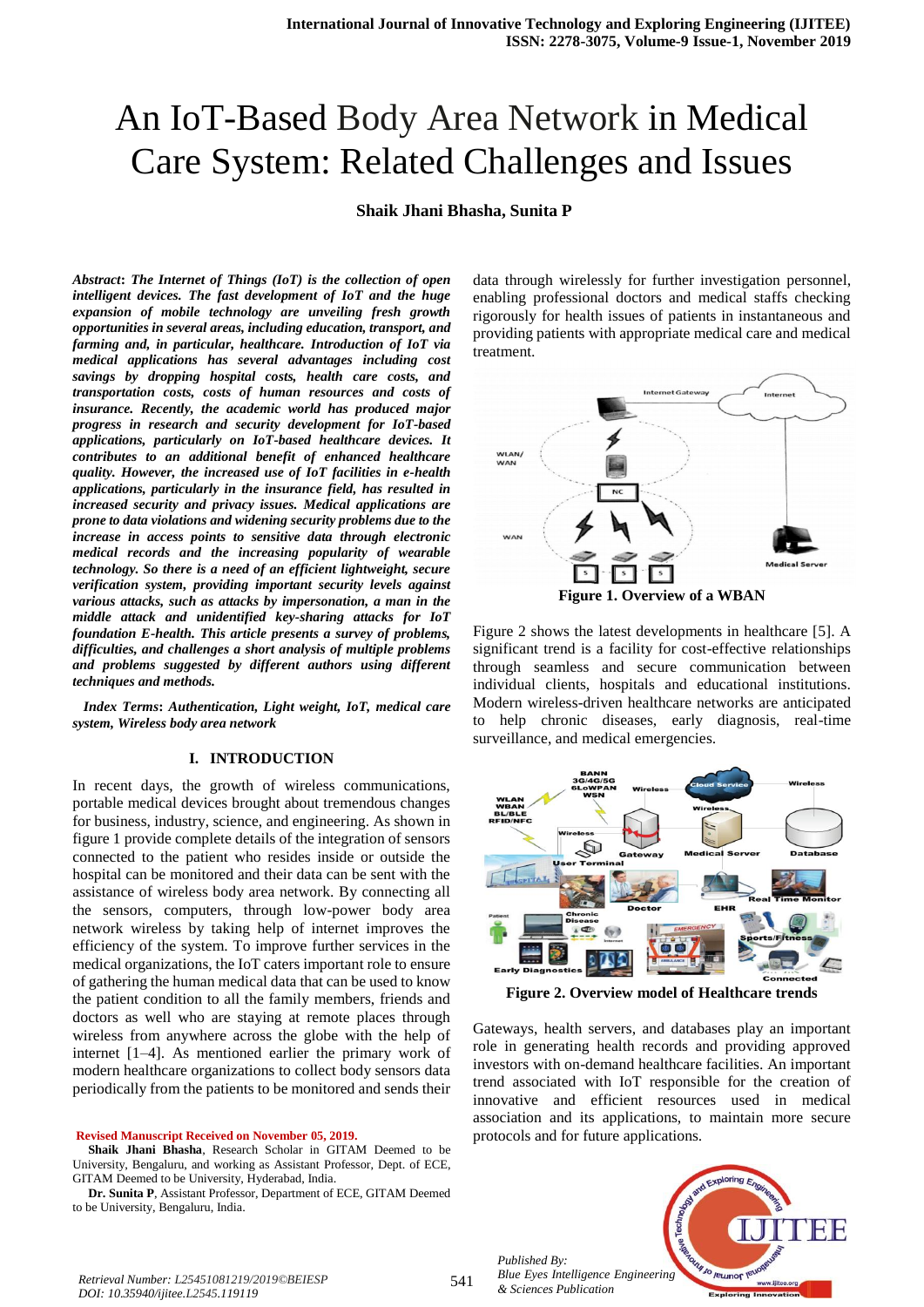In fact, strategies and instructions were created in numerous nations and organizations worldwide to deploy IoT technology in the medical sector. This paper examines the developments in IoT health studies and identifies numerous queries that need to be resolved in order to adapt IoT healthcare systems. This paper provides an insight into the security and privacy problems of IoT health alternatives by conducting an IoT-based study of the IoT facilities and applications.

#### **II. OVERVIEW OF E-HEALTHCARE SYSTEMS GROUND WORKS**

A typical eHealthcare system [6] architecture comprises four layers as illustrated in Figure 3. More details are provided in each layer of this architecture. A set of sensor devices running on a wireless network are integrated into the BAN layer (layer 1). In this layer, sensor nodes are designed to arrange on the patient body so-called as on-body sensors, similarly some sensors under the patient skin so-called in-body sensors.



**Figure 3. Typical 4-layer model for Healthcare** 

These sensors are constantly capturing and relaying vital parameters. However, information can involve low-level on-tag handling before delivery, based on the functionality and computation abilities of nodes. Initially, the gathered information can be either relayed to a central body coordinator or transferred straight to the top layers for further processing. In off-body communication, the necessary energy for transmission by a sensor node is primarily based on several variables like body path loss (BPL), received noise figure (RNF) and a signal-to-noise ratio (SNR).

#### **III. RELATED WORKS**

The developing of the IoT towards on-body low power brought about tremendous changes for healthcare industry, science and engineering. In this section, we address the influence of IoT on wireless body area network in domestic applications. The simplified model with low-power consuming intra-body communication with highly feasible scheme is shown in Figure 4. This model associated with the more secure protocols makes reliable and high speed intra-body communication. IBC-based sensor systems pass the health data to a central coordinating unit through the body. This central coordination unit is responsible for creating connection among patient body appliances and a base station (BS). This makes it possible to move the gathered information to a base station using one of the existing low-power communication protocols.



## **Figure 4. Intra-body communications united Intra-body communications shared with existing low-power protocols**

In [7], the authors discussed the main inspiration behind the innovation is to reduce the workload in doctor's facilities and provide competent health services. For this purpose, different body sensors are used for physical monitoring of the patient's physical parameters such as electro-cardiograms, heart rate, blood pressure, and body temperature, and the continuous monitoring of their condition using the wireless sensor network (WSN) in conjunction with Internet of Things (IoT). The data on health parameters are also sent via the wireless technology module such as the Zigbee module (S2 module) and Internet cloud computing to medical personnel.

In [8], the authors present a novel system for real-time personal health monitoring: WISE (Wearable IoT cloud-based health surveillance system). In help of real-time health surveillance, WISE is adopting the BASN (bodily region sensor network) model. Several wearable sensors, including heartbeat, body temperature, and blood pressure sensors, have been incorporated. Second, most wearable health monitoring systems require a smartphone, which affects the normal daily use of a smartphone, as data transmission, visualization, and transmission gateways. While in WISE, data from the BASN are transmitted directly to the cloud and a lightweight wearable LCD can be integrated as an alternative for quick viewing of the data in real-time.

Because of the IoT and privacy features, the addressing of the major issues in the present intelligent health care scheme. The prototype scheme was then intended and finished depending on a lightweight, private holomorphic matrix and a DES encryption scheme. Finally, they intended and finished a prototype scheme centered on software and hardware. Also there is a web-based IoT sensor system for the monitoring of the biological data of the elderly and other private information relating to electronic box, electronic registration, stamp and time-stamp processes, and asymmetric encryption technology. The suggested system could provide more versatile and precise medical delivery and reduce expenditure. For cloud-assisted WBAN system use expanded chaotic maps for a secure verification system. The system secure agreement grounded on the well-known algorithm Diffie-Hellman scheme that provides the scheme respondents with secure methods or routes for registration. Before transmission, evaluated health items gathered from body WBAN sensors would be encrypted.



*Retrieval Number: L25451081219/2019©BEIESP DOI: 10.35940/ijitee.L2545.119119*

542

*Published By:*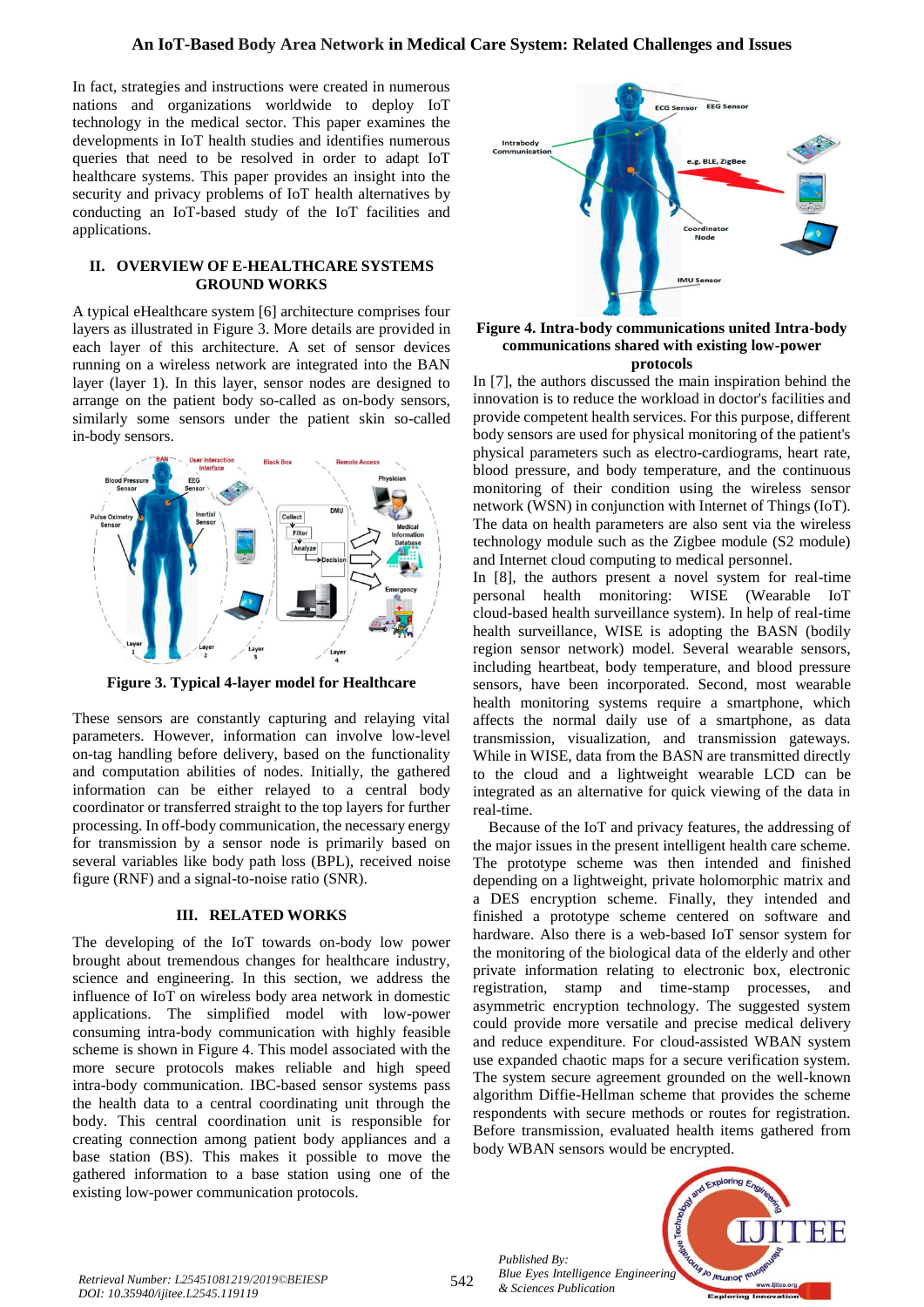| S.No.          | Authors          | Findings                                                                                                                                                                                                                                                 | Merits                                                                                                                                                  | Algorithm/Technology used                                                                                                                                                                               |
|----------------|------------------|----------------------------------------------------------------------------------------------------------------------------------------------------------------------------------------------------------------------------------------------------------|---------------------------------------------------------------------------------------------------------------------------------------------------------|---------------------------------------------------------------------------------------------------------------------------------------------------------------------------------------------------------|
| 1.             | Authors in, [13] | Accommodated<br>standard<br>authentication<br>and<br>key<br>scheme<br>that<br>agreement<br>consumes low power that<br>serves IoT services.                                                                                                               | Maintaining user secrecy, with<br>stand to user synchronization<br>issue<br>easily.                                                                     | Uses the XOR operations, hash<br>operations, and only four elliptic<br>multiplications.                                                                                                                 |
| $\overline{2}$ | Authors in, [14] | In order to rectify<br>the<br>security, an algorithm is<br>proposed<br>named<br><b>as</b><br>"ESHCMA:<br>Enhanced<br>Health<br>Secure<br>Care<br>Monitoring Algorithm using<br>One-Time<br>Password<br>in<br><b>Wireless</b><br>Body<br>Area<br>Network. | Maintains user integrity by<br>generating password. It gives<br>high security with less key<br>length compared to existing<br>algorithms.               | Elliptic Curve Cryptography<br>(ECC)<br>key generation technique.                                                                                                                                       |
| 3              | Authors in, [15] | It proposes a sensor (or sensor<br>tags) based communication<br>architecture for future IoT<br>based healthcare service<br>systems.                                                                                                                      | Medicine error prevention and<br>patient safety can thus be<br>guaranteed.                                                                              | It introduces a coexistence scheme for<br>proving the correctness<br>of<br>the<br>coexisting medical items for which the<br>ultra-low-cost IoT based sensors, such<br>as passive RF tags, are utilized. |
| 4              | Authors in, [16] | It<br>proposes<br>$\mathbf{a}$<br>secure<br>lightweight<br>authentication<br>scheme for the wireless body<br>area networks. With this<br>scheme, forward secrecy can<br>be guaranteed without using<br>asymmetric encryption.                            | Lower<br>security<br>risk.<br>computational cost                                                                                                        | It uses the efficient Lightweight Mutual<br>Authentication and Key Agreement<br>Scheme to verify the security and<br>analyze informal security.                                                         |
| 5              | Authors in, [17] | To maintain and ensure high<br>secure against several attacks<br>uses mutual authentication<br>approach. Another purpose of<br>providing security to body<br>area sensors with lightweight<br>protocols.                                                 | Capable of providing and<br>maintenance of efficacy in<br>case of WSN and Mobile<br>gadgets, it also provides better<br>anonymity of the WBAN<br>users. | self-healing<br>Auto<br>recovery<br>and<br>methods are designed against several<br>active and passive attacks.                                                                                          |

# **Table 1 Summary of IoT based healthcare availability techniques**

# **Table 2 Summary of Authentication efficiency techniques**

| S.No.          | <b>Authors</b>        | Findings                                                                                                                                                                | Merits                                                                                             | Algorithm/Technology used                                                                                                                                            |
|----------------|-----------------------|-------------------------------------------------------------------------------------------------------------------------------------------------------------------------|----------------------------------------------------------------------------------------------------|----------------------------------------------------------------------------------------------------------------------------------------------------------------------|
| 1.             | Authors in.<br>[18]   | Constructed a mechanism that assists<br>patient who are in in emergency without<br>need of medical consultants.                                                         | Reduce the time period of the<br>verification in case of emergency.                                | An identity-based fast<br>authentication scheme is<br>proposed.                                                                                                      |
| $\overline{2}$ | Authors in.<br>[19]   | Uses Protocol between controller node and<br>sensor nodes in different situations.                                                                                      | It supports more computation speed<br>and less communication overhead.                             | <b>BAN</b><br>logic<br>formal<br>verification tool has been<br>employed in aid design of<br>3PAKE<br>protocol<br>for<br>authentication and security<br>verification. |
| 3              | Authors in.<br>$[20]$ | The carried out work detects quickly input<br>constraints during the initial stage of user<br>login process, also cancel lost card for<br>future use.                   | overhead.<br>maintains<br>higher<br>Less<br>efficiency and more speed for medical<br>care systems. | Integration of secure identity<br>and chaotic maps that relies<br>majorly<br>$_{\rm on}$<br>key<br>authentication process                                            |
| 4              | Authors in,<br>[21]   | For the sake of providing privacy to user<br>against password threats and data leakage<br>attacks, the scheme uses data encryption<br>for IoT based healthcare systems. | Efficient reduction in case<br>data<br>redundancy in implemented protocol<br>stack design.         | It uses User Authentication<br>and User Anonymity Scheme<br>with Provably Security.                                                                                  |
| 5              | Authors in,<br>$[22]$ | The user authentication system presented is<br>extremely useful method for providing<br>access with more secure manner.                                                 | Selectivity is combined with group<br>authentication in IoT environments.                          | Selective<br>It<br>Group<br>uses<br><b>Authentication Scheme</b>                                                                                                     |



*Published By:*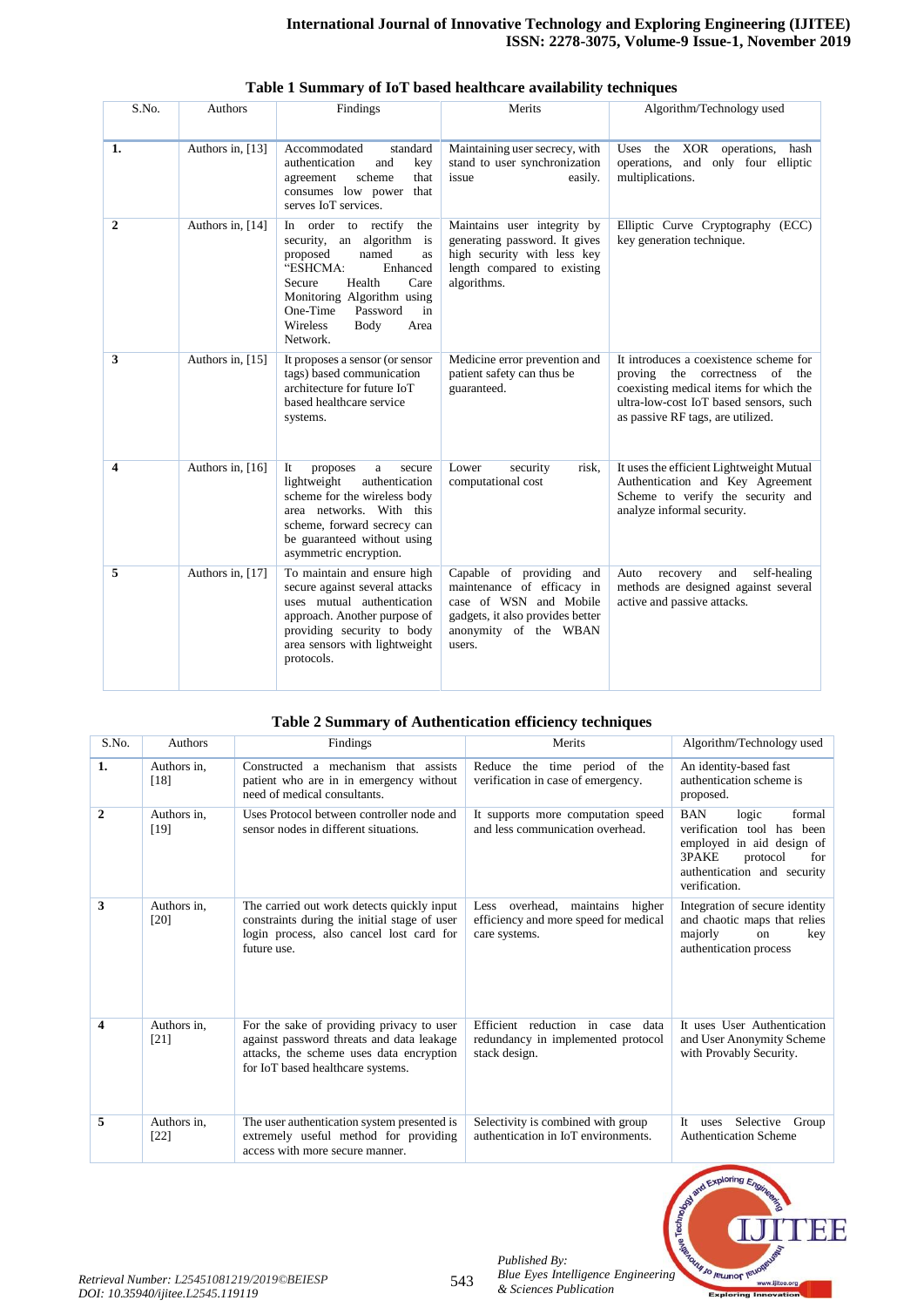With this, the user can access the medical services from the cloud in a more secure manner that enhances the patient caretaking that changes lives to promote real-time analyzes through ongoing remote monitoring for stream-oriented health products. In [9] the writers suggested a sharp IOT structure for medical facilities. They designed to provide medical facilities anywhere using a remote sensor that can reduce distinct obstacles and improves access to restaurant administrations. It is also used to save a life in vital healthcare and emergencies within metropolitan regions and urban networks. The company's basic favorable position is the use of distant body sensor innovation that reduces the risk of wired technology.

The primary system unit is the Wearable Body Area Sensor Network (WBASN), the Automated Intelligent Central Node (AICN), and Sink, the Cloud-based Central Server (CICS), respectively. In [10]. WBASN is made up of two closed source electronic panels, the mobile cover Arduino Leonardo and Arduino Yun and three medical sensors are attached to the patient. The devices collect their suitable data and communicate that information via a wireless hotspot interaction mechanism to the Automated Intelligent Central Node (AICN). The devices include heart rate sensor, heat sensor, and Galvanic Skin Response detector use the AICN cellular hotspot protocol. The mobile phone is a route to the middleware dump and the mobile working software agent gathers information from the sensors and gives the user account to the cloud-based Central Server (CICS), a Web-based 3G-network application. The proposed scheme is useful in the previous identification of diseases, the continuous monitoring of human health and improved portable planning between clients and healthcare consultants.

In [11] the authors use the health surveillance scheme structure that can be implemented not only to android applications but also to other portable environments. The scheme utilizes the biomedical data in BSN to monitor healthcare as well suggested implementation case study is conducted in the field of athletics (football matches). This scheme consists of wearable machines, biosensors, and cloud for processing and portable environments to extract monitoring information. The communication between the wearable and the different sensors takes place via Bluetooth

and, for a broad range of communications, between wearables and remote devices, WLAN Standard 802.11 is used in the next generation. The paper describes in detail how the information is transmitted and the structure for correct data transmission in the medical implementation.

In [12], the authors proposed a health-care system using the Body Sensor Network, a lot of bio-sensors are connected to the central core unit LPU (the local processing unit) that operates as an intermediate between the BSN and the BSN central server data are sent securely through OCB-authenticated mode.

## **IoT Threat Model**

IoT health equipment and networks, due to the enhanced attack region, are susceptible to security attacks. In the first case, the extension of networks, cloud networks, and cloud facilities is included. The second situation involves more communication between IoT, networking, cloud, and applications. The final one involves hardware and software constraints in the device.

### **IV. IOT HEALTHCARE SYSTEM**

In addition, this paper presents a survey of issues, challenges, provides a brief study of different challenges and issues that are proposed by various authors by using especially different security techniques and methods.



**Figure 5. Security issues in IoT-based health care**

| <b>Challeng</b>                        |                      |             |              |              |                       |                         |                    |             |              |      |              |            |          |           |             |                |             |                 |      |             |
|----------------------------------------|----------------------|-------------|--------------|--------------|-----------------------|-------------------------|--------------------|-------------|--------------|------|--------------|------------|----------|-----------|-------------|----------------|-------------|-----------------|------|-------------|
| es                                     | Efficiency<br>Energy | Reliability | QOS          | Availability | privacy<br>Security & | utilization<br>Resource | tolerance<br>Fault | Replication | Bandwidth    | Cost | Performance  | Throughput | Overhead | Integrity | Flexibility | Authentication | Repudiation | Confidentiality | Time | Scalability |
| <b>Availabil</b><br>ity                | $\checkmark$         |             | ✓            |              |                       |                         | $\checkmark$       | ✓           | ✓            | ✓    |              |            | ✓        |           |             |                |             |                 |      |             |
| <b>Energy</b><br><b>Efficienc</b><br>y |                      |             | $\checkmark$ |              |                       |                         | ✓                  |             | $\checkmark$ |      | $\checkmark$ |            |          |           |             |                |             |                 |      |             |

## **Table 3 Summary of challenges with parameters towards IoT**



*Published By:*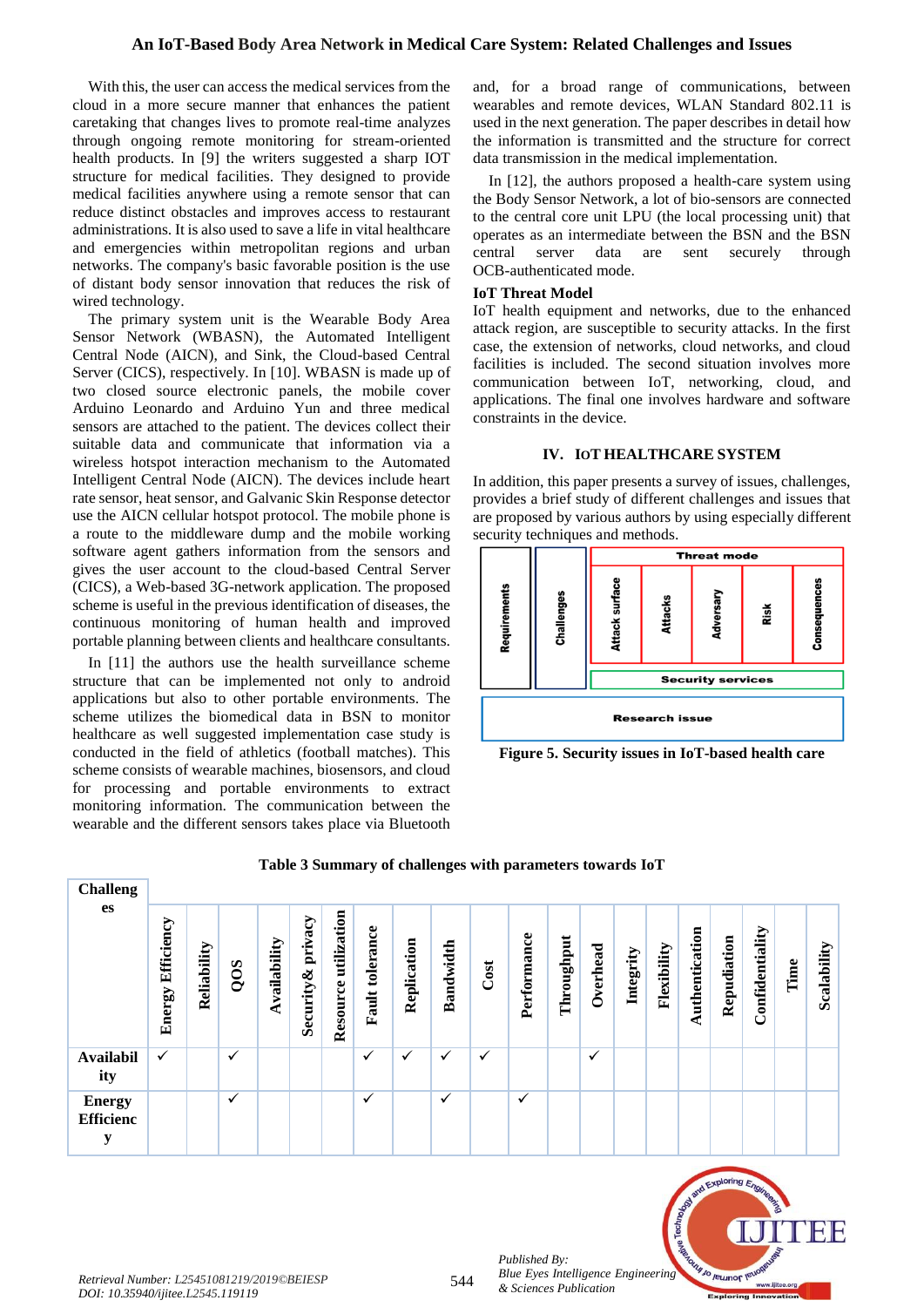| Load<br><b>Balanci</b><br>ng                   |              | $\checkmark$ |              |              | $\checkmark$ |  |              | $\checkmark$ | $\checkmark$ | $\checkmark$ | $\checkmark$ |              |              |              |              |              | $\checkmark$ | $\checkmark$ |
|------------------------------------------------|--------------|--------------|--------------|--------------|--------------|--|--------------|--------------|--------------|--------------|--------------|--------------|--------------|--------------|--------------|--------------|--------------|--------------|
| <b>QOS</b>                                     | $\checkmark$ | $\checkmark$ | $\checkmark$ | $\checkmark$ |              |  |              | $\checkmark$ | $\checkmark$ |              | $\checkmark$ | $\checkmark$ |              |              |              |              | $\checkmark$ |              |
| <b>Resour</b><br>ce<br>Allocati<br>on          |              |              |              |              | $\checkmark$ |  | $\checkmark$ | $\checkmark$ | $\checkmark$ |              |              |              | $\checkmark$ |              |              |              | $\checkmark$ |              |
| <b>Securit</b><br>y<br><b>&amp;Priva</b><br>cy |              |              |              |              |              |  |              | $\checkmark$ | $\checkmark$ |              |              | $\checkmark$ | $\checkmark$ | $\checkmark$ | $\checkmark$ | $\checkmark$ | $\checkmark$ | $\checkmark$ |

To facilitate the full acceptance of the IoT in the healthcare domain, it is critical to identify and analyze distinct features of IoT security and privacy, including security requirements, vulnerabilities, threat models, and countermeasures, from the healthcare perspective as in Figure 5. The prerequisites of IoT in the field of medical care for security are similar to the commercial availability of communication protocols. So it is mandatory to concentrate on the parameters to be considered with their present challenges as listed in the Table 3. As shown in the figure 6 discriminating rate of 2-anonymity for various  $K$ -anonymity for investigation of how the dataset is distributed related to discriminating rate for analyzing the level of security in case of attacks.



**Figure 6. The discriminating rate of 2-anonymity**

It is evident that the discrimination level of 2-anonymity clustering is comparatively low. We can thus say that the 2-anonymity clustering would be the secure technique among the four techniques regarded.

#### **V. CONCLUSION**

From the literature investigated, it has been found that WBANs are an outstanding tool to remotely monitor patient information and tremendously appropriate for both medical and e-healthcare. The techniques that allow these WBANs are cutting edge, as they generally apply to WSNs. Safety including privacy, security and energy efficiency are the main issues for WBANs, and these regions offer a wide range of study options. Many works focus on the security element of WBANs and a lot of work has been undertaken to enhance accuracy. However, not much has been performed to fix the

security and maintenance issues. Energy effectiveness has not been regarded and its suitability for WBANs is uncertain in the suggestions that address both the issues. In this paper, we therefore tackle all of the issues mentioned above, bringing into account the background in which these schemes are implemented. Although medical background is important, the scheme suggested so called lightweight, secure verification in this paper is relevant to any WBAN used for any intent.

#### **REFERENCES**

- 1. Chiou, S.Y.; Ying, Z.; Liu, J. Improvement of a privacy authentication scheme Based on cloud for medical environment. J. Med. Syst. 2016, 40, 101.
- 2. He, D.; Kumar, N.; Chen, J. Robust anonymous authentication protocol for healthcare applications using wireless medical sensor networks. Multimed. Syst. 2015, 21, 49–60.
- 3. Xin Liu,Ruisheng Zhang, Qidong Liu; A Temporal Credential-Based Mutual Authentication with Multiple-Password Scheme for Wireless Sensor Networks, special issue Climate Change And Health, January 2017.
- 4. Li, C.T.; Lee, C.C.; Weng, C.Y. A secure cloud-assisted wireless body area network in mobile emergency medical care system. J. Med. Syst. 2016, 40, 117.
- 5. K. Vasanth and J. Sbert. Creating solutions for health through technology innovation. Texas Instruments. [Online]. Available: http://www.ti.com/lit/wp/sszy006/sszy006.pdf, accessed Dec. 7, 2014.
- 6. University of Bristol. SPHERE 2015. Available online: http://www.irc-sphere.ac.uk/abo
- 7. M. H. Riaz, U. Rashid, M. Ali L. Li, "Internet of Things Based Wireless Patient Body Area Monitoring Network", 2017 IEEE International Conference on Internet of Things (iThings), : 970-973.
- 8. Jie Wan , Munassar A. A. H. Al-awlaqi, MingSong Li, Michael O'Grady, Xiang Gu, Jin Wang and Ning Cao, "Wearable IoT enabled real-time health monitoring system", EURASIP Journal on Wireless Communications and Networking, Dec 2018.
- 9. FarahNasri, Adel atif Mtibaa." Smart Mobile Healthcare System Based on WBSN And 5G," International Journal of Advanced Computer Science and Applications, Vol. 8, No. 10, 2017.
- 10. OlutayoBoyinbode." A Cloud-Based Body Area Sensor Network Mobile Healthcare System," International Journal of Advanced Research in Computer Science and Software Engineering Volume 7, Issue 5, May 2017.
- 11. Higinio Mora ID, David Gil ID, Rafael Muñoz Terol D, Jorge Azorín, D AndjulianSzymanski." An IoT-Based Computational Framework for Healthcare Monitoring In Mobile Environments, "Sensors 2017.
- 12. Kavitha.Y, Lavanya.M, Mounika.A, Sasirekha.KN.VignaVinod Kumar." A Secure IoT-Based Modern Healthcare system Using Body Sensor Network," International Journal Of Innovative Research In Science, Engineering And Technology, Volume 6,

Special Issue 3, March 2017.



*Published By: Blue Eyes Intelligence Engineering & Sciences Publication*